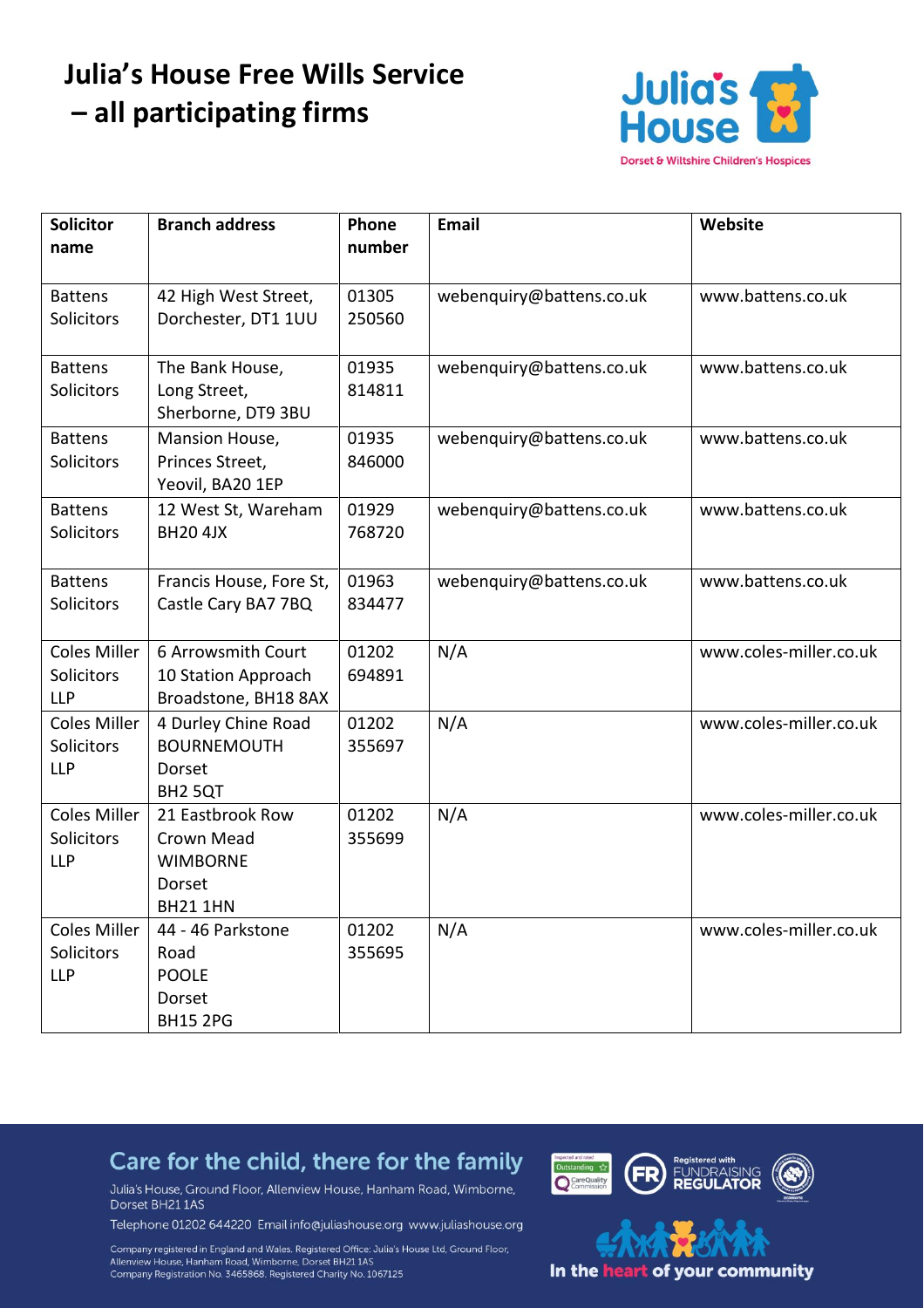# **Julia's House Free Wills Service** - all participating firms



| <b>Coles Miller</b> | Harbour House          | 01202  | N/A                          | www.coles-miller.co.uk |
|---------------------|------------------------|--------|------------------------------|------------------------|
| Solicitors          | Unit 8                 | 338833 |                              |                        |
| <b>LLP</b>          | <b>POOLE</b>           |        |                              |                        |
|                     | Dorset                 |        |                              |                        |
|                     | <b>BH177AG</b>         |        |                              |                        |
| <b>Ellis Jones</b>  | 14a Haven Road,        | 01202  | poole@ellisjones.co.uk       | www.ellisjones.co.uk   |
| Solicitors          | Canford Cliffs, Poole, | 709898 |                              |                        |
|                     | <b>BH13 7LP</b>        |        |                              |                        |
| <b>Ellis Jones</b>  | 302 Charminster        | 01202  | bournemouth@ellisjones.co.uk | www.ellisjones.co.uk   |
| Solicitors          | Road, Charminster,     | 525333 |                              |                        |
|                     | Bournemouth, BH8       |        |                              |                        |
|                     | 9RU                    |        |                              |                        |
| <b>Ellis Jones</b>  | Monmouth Court,        | 01425  | ringwood@ellisjones.co.uk    | www.ellisjones.co.uk   |
| Solicitors          | Southampton Road,      | 484848 |                              |                        |
|                     | Ringwood, BH24 1HE     |        |                              |                        |
| Ellis Jones         | 55 High Street,        | 01929  | swanage@ellisjones.co.uk     | www.ellisjones.co.uk   |
| Solicitors          | Swanage, BH19 2LT      | 422233 |                              |                        |
|                     |                        |        |                              |                        |
| <b>Ellis Jones</b>  | 39a East Street,       | 01202  | wimborne@ellisjones.co.uk    | www.ellisjones.co.uk   |
| Solicitors          | Wimborne, BH21 1DX     | 057676 |                              |                        |
|                     |                        |        |                              |                        |
| Kitson &            | The Champions,         | 01308  | beaminster@ktlaw.co.uk       | www.ktlaw.co.uk        |
| Trotman             | Hogshill Street,       | 862313 |                              |                        |
|                     | Beaminster, DT8 3AN    |        |                              |                        |
| Kitson &            | 9 Chancery Lane,       | 01308  | bridport@ktlaw.co.uk         | www.ktlaw.co.uk        |
| Trotman             | Bridport, DT6 3PX      | 427436 |                              |                        |
|                     |                        |        |                              |                        |
| Kitson &            | Unit 5 St Albans       | 01305  | Weymouth@ktlaw.co.uk         | www.ktlaw.co.uk        |
| Trotman             | Chambers, 16A St       | 341400 |                              |                        |
|                     | Albans Street,         |        |                              |                        |
|                     | Weymouth, Dorset,      |        |                              |                        |
|                     | DT4 8PY                |        |                              |                        |
| Luff Brook          | 521 Ringwood Road,     | 01202  | N/A                          | N/A                    |
| Carter              | Ferndown, BH22 9AQ     | 871311 |                              |                        |
|                     |                        |        |                              |                        |

### Care for the child, there for the family

Julia's House, Ground Floor, Allenview House, Hanham Road, Wimborne, Dorset BH211AS

Telephone 01202 644220 Email info@juliashouse.org www.juliashouse.org

Company registered in England and Wales. Registered Office: Julia's House Ltd, Ground Floor, Surriview House, Hanham Road, Wimborne, Dorset BH21 1AS<br>Company Registration No. 3465868. Registered Charity No. 1067125